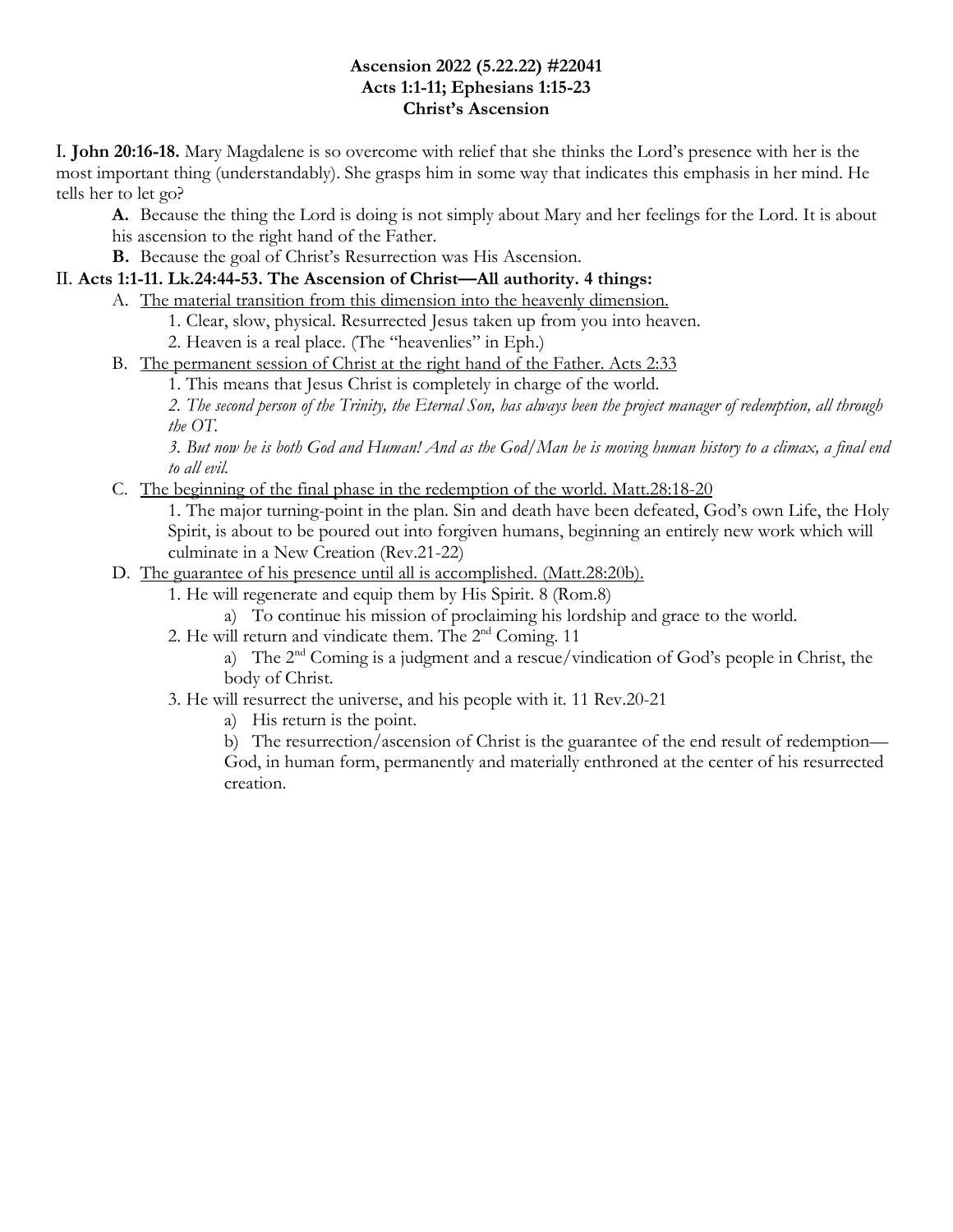### *Is there anywhere else in the NT that helps us grasp this practically? Yes.*

#### III. **Eph.1:15-23. Paul's prayer deepens our understanding of Christ's ascended authority.**

## **A. That the eyes of our hearts may be enlightened. 17**

- 1. Because there are facts that we cannot know naturally. Matt.11:25-30; 16-17
	- a) That the Father may give you …enlighten you …

b) They are there whether we know them or not, but we don't know them until the Lord enlightens in Christ. Lk.24:45.

- *c) We have always been taught that knowledge of facts is a natural capacity and that any information*
- *beyond our natural capacity is not real knowledge of facts. This is not true. (1Cor.2)*

#### **B. So that we will deeply know three crucial things: 18b**

- 1. The hope to which he has called us.
- 2. The value he places on us, his inheritance
- 3. The power of his presence in and with us.
- *4. More on these at the end of this message.*

## **C. All Grounded in God's active power in Christ. The power that…**

- 1. Raised him from the dead: 20a
	- a) Working; Strength; Might.
	- b) Muscle words; a sort of strength that we do not understand.
- 2. Seated him at his right hand in the heavenlies. 20b Acts 2:33
	- a) Ascension = Enthronement in "the heavenlies"
	- b) Heavenlies = Heaven, the source dimension.
		- (1) The invisible realm is primary (2 Cor.4:16-5:10)
- 3. Put all things under his feet. Total Providential Reign/Sovereignty. 21-22
	- a) Transcending all dimensions. 21a. High above.
		- (1) All rule (arche), Authority, Power, Dominion
		- (2) Every name named.
	- b) Transcending time. Both in this age and the next. 21b
		- (1) Transcending time as we understand it.
		- *(2) He uses time like a tool, a technology.*

*c) When His will is not done, it is only because He allows His will not to be done at the moment for a greater purpose.*

## 4. Gave him as head of *all things* to the *Church*. 22-23 (Matt.28:18-20)

- a) Guiding history forward. (Moving to the next age)
	- (1) Head over all things: the entire created order.
	- (2) All things are under the authority of Jesus Christ, now. (Ps 110:1; Col.1:15-20)
	- (3) He is the: head, source and guide for the universe now and forever.
	- b) Filling the church with life. Fulness, all in all.
		- (1) His specific and holy people, filled with the knowledge of him.
		- (2) His presence permeates the true gathering of His people in a unique way.
		- Relationally as well as metaphysically.